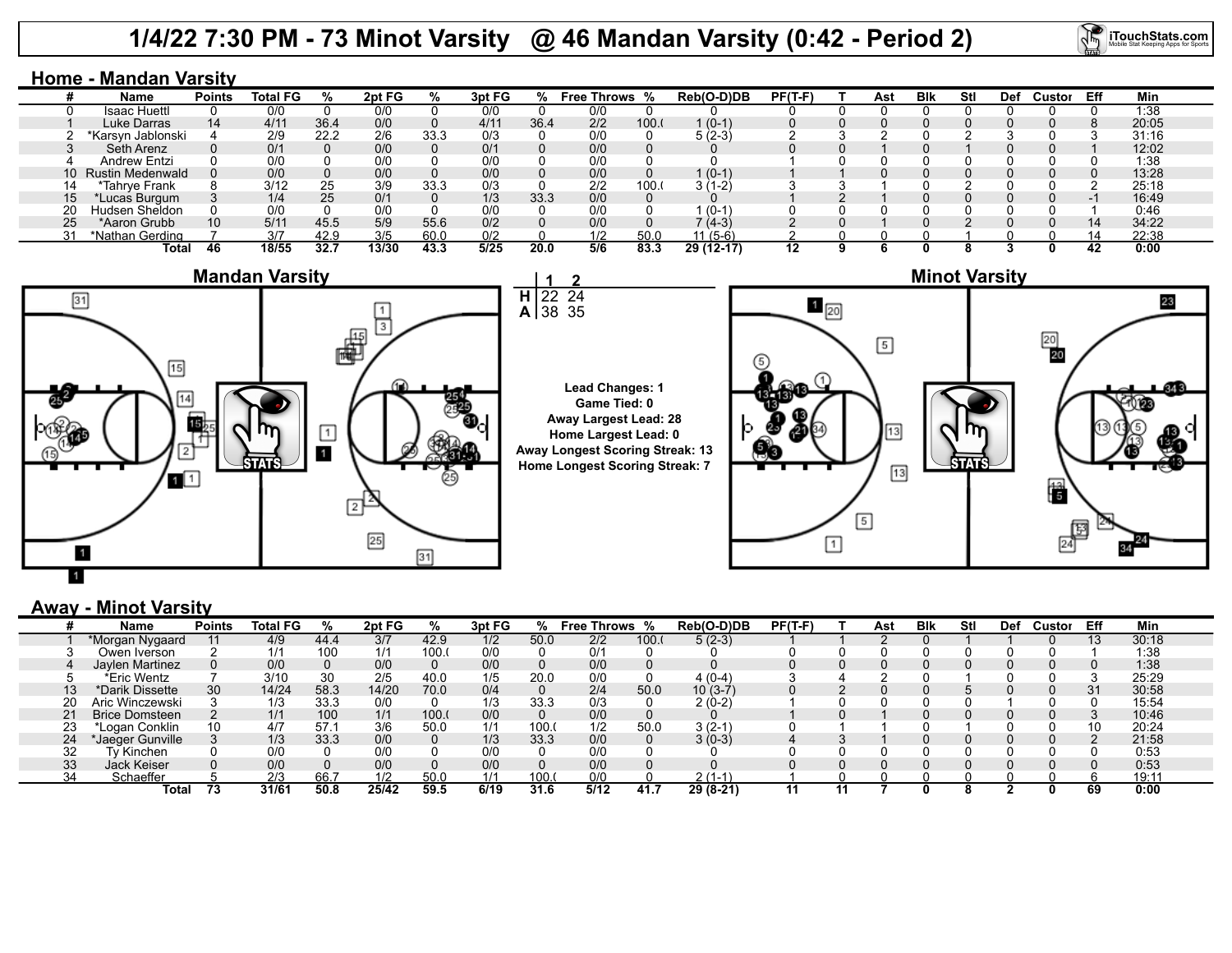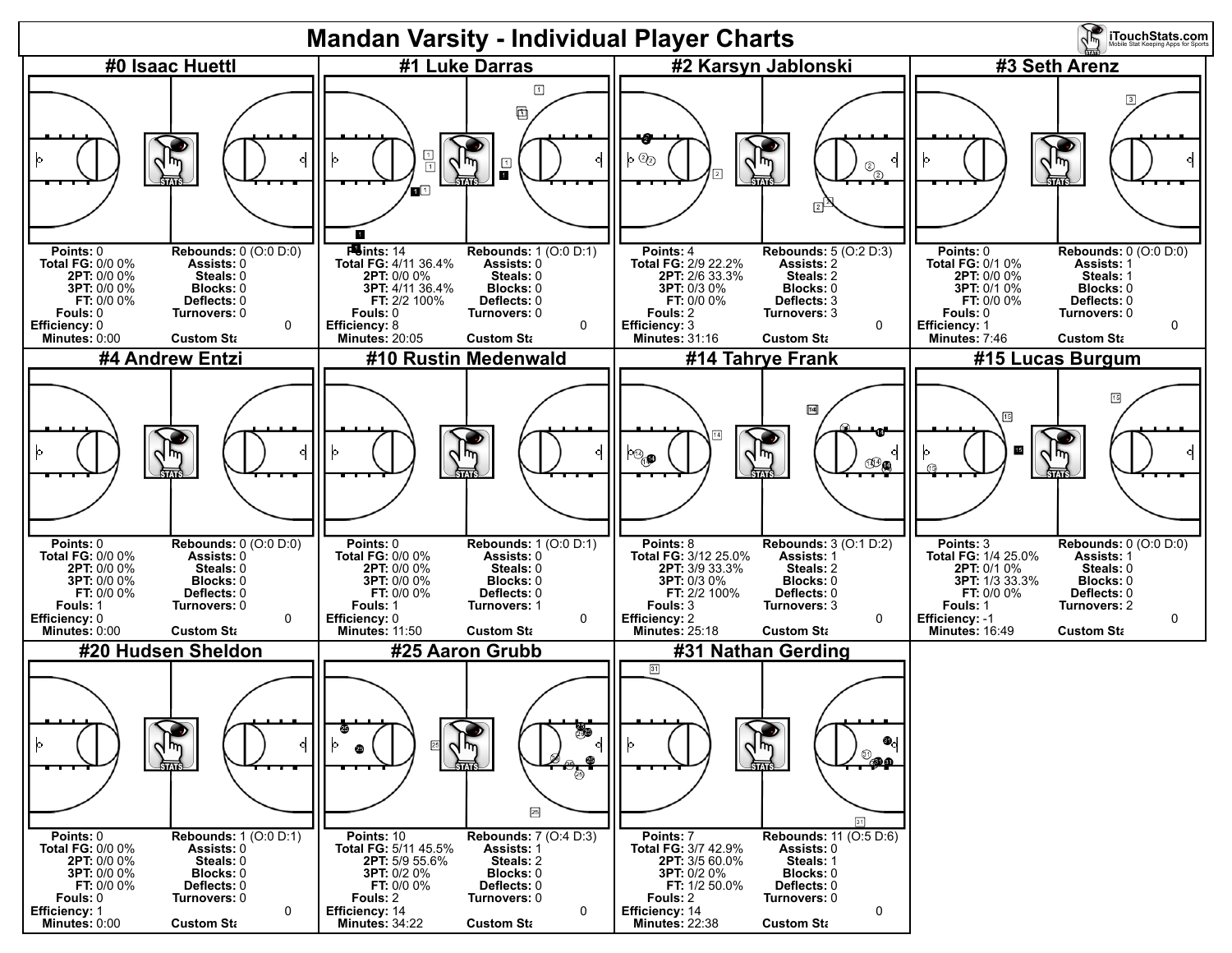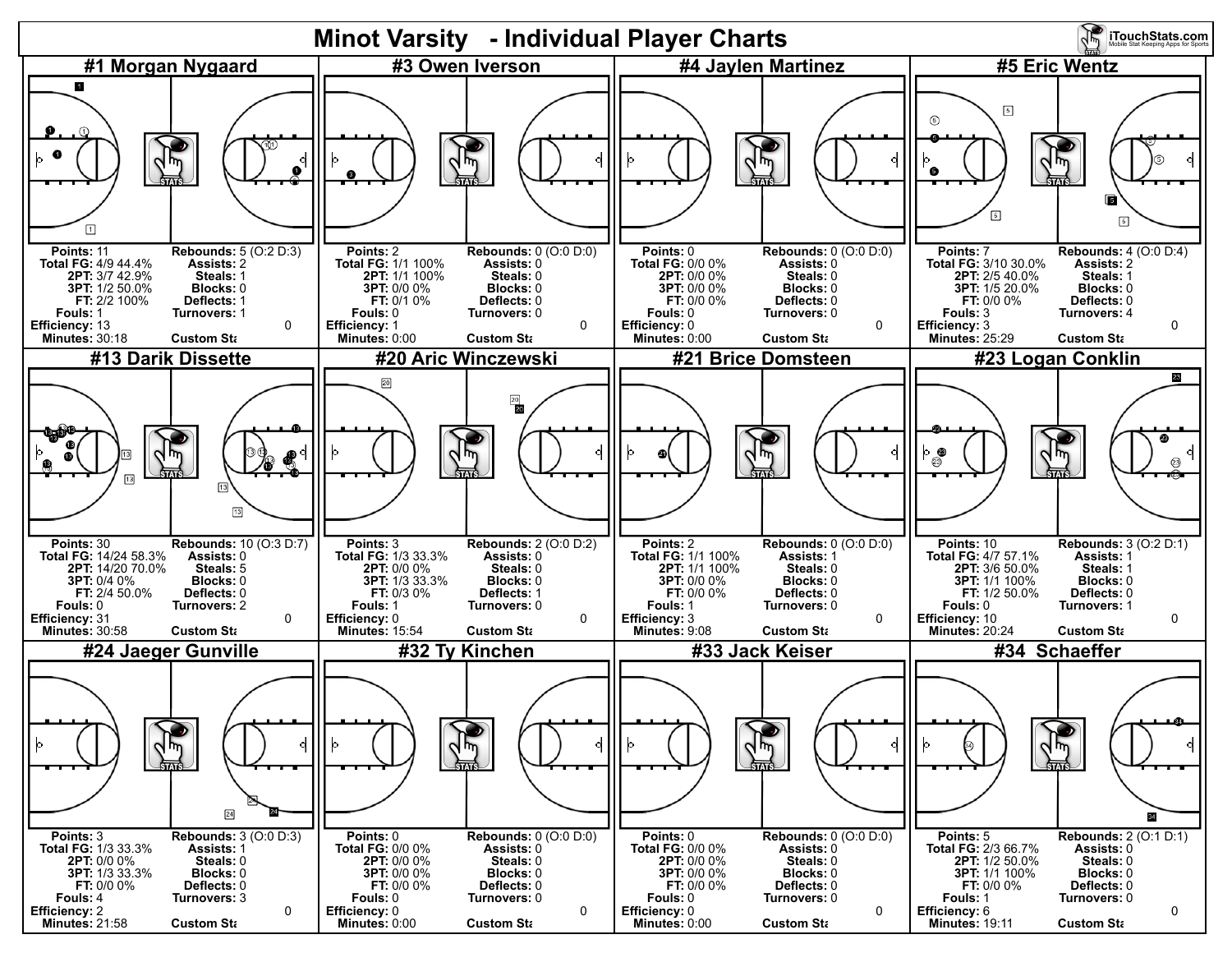Minot Varsity

**Bold: Game Tied** *Bold Italic: Lead Change*

# Mandan Varsity **Game Sold: Game Tied**<br>
Minot Varsity **Game Bold Italic: Lead Change**

D

F

п

п

D

|          |                            | Period - 1                           |                                           |
|----------|----------------------------|--------------------------------------|-------------------------------------------|
| Score    | Time                       | Stat                                 | Player                                    |
|          | 18:00 - P1                 | Starter                              | #2 Karsyn Jablonski                       |
|          | 18:00 - P1                 | Subbed In                            | #2 Karsyn Jablonski                       |
|          | 18:00 - P1                 | Starter                              | #14 Tahrye Frank                          |
|          | 18:00 - P1                 | Subbed In                            | #14 Tahrye Frank                          |
|          | 18:00 - P1                 | Starter                              | #15 Lucas Burgum                          |
|          | 18:00 - P1<br>18:00 - P1   | Subbed In<br>Starter                 | #15 Lucas Burgum<br>#25 Aaron Grubb       |
|          | 18:00 - P1                 | Subbed In                            | #25 Aaron Grubb                           |
|          | 18:00 - P1                 | Starter                              | #31 Nathan Gerding                        |
|          | 18:00 - P1                 | Subbed In                            | #31 Nathan Gerding                        |
|          | 18:00 - P1                 | Starter                              | #1 Morgan Nygaard                         |
|          | 18:00 - P1                 | Subbed In                            | #1 Morgan Nygaard                         |
|          | 18:00 - P1                 | <b>Starter</b>                       | #5 Eric Wentz                             |
|          | 18:00 - P1<br>18:00 - P1   | Subbed In<br>Starter                 | #5 Eric Wentz<br>#13 Darik Dissette       |
|          | 18:00 - P1                 | Subbed In                            | #13 Darik Dissette                        |
|          | 18:00 - P1                 | <b>Starter</b>                       | #23 Logan Conklin                         |
|          | 18:00 - P1                 | Subbed In                            | #23 Logan Conklin                         |
|          | 18:00 - P1                 | Starter                              | #24 Jaeger Gunville                       |
|          | 18:00 - P1                 | Subbed In                            | #24 Jaeger Gunville                       |
| $0 - 2$  | 17:41 - P1<br>17:40 - P1   | Made 2pt Shot<br>Assist              | #13 Darik Dissette<br>#5 Eric Wentz       |
|          | 17:23 - P1                 | Missed 2pt Shot                      | #15 Lucas Burgum                          |
|          | 17:23 - P1                 | Defensive Rebound                    | #5 Eric Wentz                             |
|          | 17:17 - P1                 | Missed 3pt Shot                      | #5 Eric Wentz                             |
|          | 17:17 - P1                 | Offensive Rebound                    | #23 Logan Conklin                         |
|          | $17:17 - P1$               | Missed 2pt Shot                      | #23 Logan Conklin                         |
|          | 17:17 - P1<br>17:17 - P1   | Foul<br>Missed Free Throw            | #31 Nathan Gerding<br>#23 Logan Conklin   |
| $0 - 3$  | $17:17 - P1$               | Made Free Throw                      | #23 Logan Conklin                         |
|          | 16:59 - P1                 | Missed 3pt Shot                      | #2 Karsyn Jablonski                       |
|          | 16:44 - P1                 | Missed 2pt Shot                      | #13 Darik Dissette                        |
|          | 16:43 - P1                 | Defensive Rebound                    | #25 Aaron Grubb                           |
|          | 16:18 - P1                 | Missed 3pt Shot                      | #14 Tahrye Frank                          |
|          | 16:17 - P1<br>16:09 - P1   | Defensive Rebound<br>Missed 3pt Shot | #13 Darik Dissette<br>#24 Jaeger Gunville |
|          | 16:09 - P1                 | Defensive Rebound                    | #31 Nathan Gerding                        |
|          | 16:00 - P1                 | <b>Steal</b>                         | #13 Darik Dissette                        |
|          | 15:57 - P1                 | Turnover                             | #14 Tahrye Frank                          |
| $0 - 5$  | $15:55 - P1$               | Made 2pt Shot                        | #13 Darik Dissette                        |
| $0 - 8$  | 15:37 - P1                 | Made 3pt Shot                        | #5 Eric Wentz                             |
|          | 15:35 - P1<br>15:34 - P1   | Assist<br>Timeout - Half             | #24 Jaeger Gunville<br>Mandan Varsity     |
|          | 15:34 - P1                 | Subbed Out                           | #24 Jaeger Gunville                       |
|          | 15:34 - P1                 | Subbed In                            | #20 Aric Winczewski                       |
| $2 - 8$  | 15:23 - P1                 | Made 2pt Shot                        | #2 Karsyn Jablonski                       |
|          | 15:03 - P1                 | Missed 2pt Shot                      | #23 Logan Conklin                         |
|          | 15:03 - P1                 | Defensive Rebound<br>Steal           | #25 Aaron Grubb                           |
|          | 14:56 - P1<br>14:56 - P1   | Turnover                             | #23 Logan Conklin<br>#2 Karsyn Jablonski  |
|          | 14:46 - P1                 | Missed 2pt Shot                      | #5 Eric Wentz                             |
|          | 14:46 - P1                 | Defensive Rebound                    | #2 Karsyn Jablonski                       |
| $5 - 8$  | 14:39 - P1                 | Made 3pt Shot                        | #15 Lucas Burgum                          |
|          | 14:38 - P1                 | Assist                               | #2 Karsyn Jablonski                       |
|          | 14:22 - P1<br>14:21 - P1   | Steal<br>Turnover                    | #25 Aaron Grubb<br>#23 Logan Conklin      |
| $5 - 10$ | 14:19 - P1                 | Made 2pt Shot                        | #1 Morgan Nygaard                         |
|          | 14:05 - P1                 | Missed 3pt Shot                      | #31 Nathan Gerding                        |
|          | 14:04 - P1                 | Offensive Rebound                    | #25 Aaron Grubb                           |
| $7 - 10$ | 14:01 - P1                 | Made 2pt Shot                        | #25 Aaron Grubb                           |
|          | $13:37 - P1$<br>13:37 - P1 | <b>Offensive Foul</b>                | #5 Eric Wentz                             |
|          | 13:37 - P1                 | Took A Charge<br>Subbed Out          | #15 Lucas Burgum<br>#1 Morgan Nygaard     |
|          | 13:37 - P1                 | Subbed In                            | #24 Jaeger Gunville                       |
|          | 13:37 - P1                 | Subbed Out                           | #23 Logan Conklin                         |
|          | 13:37 - P1                 | Subbed In                            | #34 Schaeffer                             |
|          | 13:37 - P1                 | Subbed Out                           | #31 Nathan Gerding                        |
|          | 13:37 - P1                 | Subbed In                            | #1 Luke Darras                            |
|          | 13:37 - P1<br>13:37 - P1   | Subbed Out<br>Subbed In              | #15 Lucas Burgum<br>#10 Rustin Medenwald  |
| $7 - 13$ | 13:37 - P1                 | Made 3pt Shot                        | #20 Aric Winczewski                       |
| $7 - 15$ | 13:29 - P1                 | Made 2pt Shot                        | #13 Darik Dissette                        |
|          | $13:08 - P1$               | Foul                                 | #5 Eric Wentz                             |
|          | 13:08 - P1                 | Subbed Out                           | #5 Eric Wentz                             |
|          | 13:08 - P1                 | Subbed In                            | #1 Morgan Nygaard<br>#13 Darik Dissette   |
|          | 13:08 - P1<br>13:08 - P1   | Subbed Out<br>Subbed In              | #21 Brice Domsteen                        |
|          | $9 - 15$ 12:53 - P1        | Made 2pt Shot                        | #25 Aaron Grubb                           |

| $9 - 18$ | 12:37 - P1                 | Made 3pt Shot                        | #34 Schaeffer                              |
|----------|----------------------------|--------------------------------------|--------------------------------------------|
|          | $12:18 - P1$               | Deflection                           | #20 Aric Winczewski                        |
|          | 12:18 - P1                 | Subbed Out                           | #1 Luke Darras                             |
|          | $12:18 - P1$               | Subbed In                            | #15 Lucas Burgum                           |
|          | 12:18 - P1                 | Subbed Out                           | #20 Aric Winczewski                        |
|          | 12:18 - P1                 | Subbed In                            | #13 Darik Dissette                         |
|          | 12:08 - P1                 | Missed 2pt Shot                      | #14 Tahrye Frank                           |
|          | 12:06 - P1                 | Defensive Rebound                    | #24 Jaeger Gunville                        |
|          | 9 - 20 12:01 - P1          | Made 2pt Shot                        | #13 Darik Dissette                         |
|          | 11:41 - P1                 | Steal                                | #13 Darik Dissette                         |
|          | 11:40 - P1<br>11:32 - P1   | Turnover                             | #15 Lucas Burgum<br>#13 Darik Dissette     |
|          | 11:32 - P1                 | Missed 3pt Shot<br>Offensive Rebound | #34 Schaeffer                              |
| $9 - 22$ | $11:30 - P1$               | Made 2pt Shot                        | #34 Schaeffer                              |
|          | 11:30 - P1                 | Timeout - Full                       | Mandan Varsity                             |
|          | 11:14 - P1                 | Steal                                | #13 Darik Dissette                         |
|          | 11:14 - P1                 | Turnover                             | #14 Tahrye Frank                           |
| $9 - 24$ | $11:11 - P1$               | Made 2pt Shot                        | #13 Darik Dissette                         |
|          | $10:58 - P1$               | Missed 2pt Shot                      | #14 Tahrye Frank                           |
|          | 10:55 - P1                 | Defensive Rebound                    | #34 Schaeffer                              |
|          | 10:26 - P1                 | Missed 2pt Shot                      | #13 Darik Dissette                         |
|          | 10:26 - P1                 | Offensive Rebound                    | #1 Morgan Nygaard                          |
|          | 10:09 - P1                 | Missed 3pt Shot                      | #13 Darik Dissette                         |
|          | 10:09 - P1                 | Defensive Rebound                    | #2 Karsyn Jablonski                        |
|          | $9:59 - P1$                | Steal                                | #25 Aaron Grubb                            |
|          | $9:58 - P1$                | Turnover<br>Subbed Out               | #24 Jaeger Gunville                        |
|          | 9:55 - P1<br>$9:55 - P1$   | Subbed In                            | #2 Karsyn Jablonski<br>#1 Luke Darras      |
|          | $9:55 - P1$                | Subbed Out                           | #14 Tahrye Frank                           |
|          | $9:55 - P1$                | Subbed In                            | #3 Seth Arenz                              |
|          | $9:55 - P1$                | Subbed Out                           | #15 Lucas Burgum                           |
|          | $9:55 - P1$                | Subbed In                            | #31 Nathan Gerding                         |
|          | $9:55 - P1$                | Subbed Out                           | #1 Morgan Nygaard                          |
|          | $9:55 - P1$                | Subbed In                            | #20 Aric Winczewski                        |
|          | $9:55 - P1$                | Subbed Out                           | #21 Brice Domsteen                         |
|          | $9:55 - P1$                | Subbed In                            | #23 Logan Conklin                          |
|          | $9:50 - P1$                | Foul                                 | #24 Jaeger Gunville                        |
|          | $9:41 - P1$                | Subbed Out                           | #25 Aaron Grubb                            |
|          | $9:41 - P1$                | Subbed In                            | #15 Lucas Burgum                           |
|          | $9:35 - P1$                | Steal                                | #3 Seth Arenz                              |
|          | $9:35 - P1$                | Turnover                             | #13 Darik Dissette                         |
| $9 - 26$ | $9:30 - P1$                | Made 2pt Shot                        | #23 Logan Conklin                          |
|          | $9:30 - P1$<br>$9:30 - P1$ | Turnover<br>Subbed Out               | #15 Lucas Burgum<br>#10 Rustin Medenwald   |
|          | $9:30 - P1$                | Subbed In                            | #25 Aaron Grubb                            |
|          | $9:30 - P1$                | Subbed Out                           | #13 Darik Dissette                         |
|          | $9:30 - P1$                | Subbed In                            | #5 Eric Wentz                              |
|          | $9:09 - P1$                | Missed 3pt Shot                      | #5 Eric Wentz                              |
|          | $9:09 - P1$                | Defensive Rebound                    | #31 Nathan Gerding                         |
|          | 8:41 - P1                  | Missed 3pt Shot                      | #15 Lucas Burgum                           |
|          | $8:38 - P1$                | Defensive Rebound                    | #20 Aric Winczewski                        |
|          | $8:24 - P1$                | Missed 3pt Shot                      | #24 Jaeger Gunville                        |
|          | $8:21 - P1$                | Defensive Rebound                    | #31 Nathan Gerding                         |
|          | $8:14 - P1$                | Missed 3pt Shot                      | #25 Aaron Grubb                            |
|          | $8:01 - P1$                | Subbed Out<br>Subbed In              | #15 Lucas Burgum                           |
|          | $8:01 - P1$<br>$8:01 - P1$ | Subbed Out                           | #2 Karsyn Jablonski<br>#24 Jaeger Gunville |
|          | $8:01 - P1$                | Subbed In                            | #1 Morgan Nygaard                          |
|          | $8:01 - P1$                | Subbed Out                           | #34 Schaeffer                              |
|          | $8:01 - P1$                | Subbed In                            | #13 Darik Dissette                         |
|          | $7:32 - P1$                | Missed 3pt Shot                      | #20 Aric Winczewski                        |
|          | $7:31 - P1$                | Offensive Rebound                    | #13 Darik Dissette                         |
|          | 9 - 28 7:28 - P1           | Made 2pt Shot                        | #13 Darik Dissette                         |
|          | 12 - 28 7:12 - P1          | Made 3pt Shot                        | #1 Luke Darras                             |
|          | 7:12 - P1                  | Assist                               | #25 Aaron Grubb                            |
|          | 6:47 - P1                  | Missed 2pt Shot                      | #1 Morgan Nygaard                          |
|          | 6:46 - P1                  | Defensive Rebound                    | #31 Nathan Gerding                         |
|          | $6:34 - P1$                | Missed 2pt Shot                      | #2 Karsyn Jablonski                        |
|          | $6:34 - P1$                | Defensive Rebound                    | #13 Darik Dissette                         |
|          | 12 - 31 6:21 - P1          | Made 3pt Shot                        | #23 Logan Conklin                          |
|          | $6:21 - P1$<br>$5:47 - P1$ | Assist<br>Missed 3pt Shot            | #1 Morgan Nygaard                          |
|          | 5:47 - P1                  | Offensive Rebound                    | #1 Luke Darras<br>#31 Nathan Gerding       |
|          | 15 - 31 5:36 - P1          | Made 3pt Shot                        | #1 Luke Darras                             |
|          | 5:36 - P1                  | Assist                               | #3 Seth Arenz                              |
|          | $5:22 - P1$                | Steal                                | #31 Nathan Gerding                         |
|          | $5:19 - P1$                | Turnover                             | #5 Eric Wentz                              |
|          | $5:07 - P1$                | Subbed Out                           | #3 Seth Arenz                              |
|          | $5:07 - P1$                | Subbed In                            | #14 Tahrye Frank                           |
|          | $5:07 - P1$                | Subbed Out                           | #20 Aric Winczewski                        |
|          | $5:07 - P1$                | Subbed In                            | #21 Brice Domsteen                         |

| l Schaeffer                                |       | $5:07 - P1$                            | Subbed (                     |
|--------------------------------------------|-------|----------------------------------------|------------------------------|
| ) Aric Winczewski                          |       | $5:07 - P1$<br>4:37 - P1               | Subbed I                     |
| Luke Darras<br><b>Lucas Burgum</b>         |       | 4:37 - P1                              | Foul<br>Subbed 0             |
| ) Aric Winczewski                          |       | 4:37 - P1                              | Subbed I                     |
| <b>B</b> Darik Dissette                    |       | 4:23 - P1                              | Deflection                   |
| Fahrye Frank<br>Jaeger Gunville            |       | 4:00 - P1<br>4:00 - P1                 | Missed 2<br>Foul             |
| <b>B</b> Darik Dissette                    |       | 15 - 32 3:51 - P1                      | Made Fre                     |
| <b>B</b> Darik Dissette                    |       | $3:47 - P1$                            | Subbed (                     |
| Lucas Burgum                               |       | $3:47 - P1$                            | Subbed I                     |
| B Darik Dissette<br>Schaeffer              |       | 15 - 33 3:25 - P1<br>18 - 33 3:10 - P1 | Made Fre<br>Made 3pt         |
| Schaeffer                                  |       | $3:10 - P1$                            | Assist                       |
| ndan Varsity                               |       | 2:58 - P1                              | Steal                        |
| B Darik Dissette                           |       | $2:58 - P1$                            | Turnover                     |
| Fahrye Frank<br><b>B</b> Darik Dissette    |       | 20 - 33 2:55 - P1<br>2:47 - P1         | Made 2pt<br>Steal            |
| l Tahrye Frank                             |       | $2:47 - P1$                            | Turnover                     |
| Schaeffer                                  |       | 2:41 - P1                              | Missed 2                     |
| 3 Darik Dissette                           |       | 2:41 - P1                              | Timeout -                    |
| Morgan Nygaard<br>3 Darik Dissette         |       | 2:19 - P1<br>$2:19 - P1$               | Missed 2<br>Foul             |
| Karsyn Jablonski                           |       | 2:19 - P1                              | Missed F                     |
| ว์ Aaron Grubb                             |       | 2:19 - P1                              | Missed F                     |
| Jaeger Gunville                            |       | 2:19 - P1                              | <b>Defensive</b>             |
| Karsyn Jablonski<br>Luke Darras            |       | 1:49 - P1<br>$1:49 - P1$               | Missed 3<br><b>Defensive</b> |
| l Tahrye Frank                             |       | 1:41 - P1                              | Deflection                   |
| Seth Arenz                                 |       | $1:26 - P1$                            | Missed 3                     |
| Lucas Burgum                               |       | 1:24 - P1                              | <b>Defensive</b>             |
| <b>Nathan Gerding</b><br>Morgan Nygaard    |       | 20 - 36 1:09 - P1<br>1:09 - P1         | Made 3pt<br>Assist           |
| ) Aric Winczewski                          |       | 22 - 36 0:53 - P1                      | Made 2pt                     |
| <b>Brice Domsteen</b>                      |       | $0:32 - P1$                            | Missed 2                     |
| <b>BLogan Conklin</b>                      |       | 0:32 - P1                              | Offensive                    |
| Jaeger Gunville<br><b>Aaron Grubb</b>      |       | $0:32 - P1$<br>0:32 - P1               | Missed 2<br>Foul             |
| 5 Lucas Burgum                             |       | 22 - 37 0:32 - P1                      | Made Fre                     |
| Seth Arenz                                 |       | $0:32 - P1$                            | Subbed (                     |
| <b>B</b> Darik Dissette                    |       | $0:32 - P1$                            | Subbed I                     |
| 3 Logan Conklin<br>Lucas Burgum            |       | 22 - 38 0:32 - P1<br>$0:32 - P1$       | Made Fre<br>Subbed (         |
| Rustin Medenwald                           |       | $0:32 - P1$                            | Subbed I                     |
| 5 Aaron Grubb                              |       | 0:12 - P1                              | Foul                         |
| B Darik Dissette                           |       | $0:04 - P1$                            | Deflection                   |
| Eric Wentz<br>Eric Wentz                   |       | 0:04 - P1<br>0:04 - P1                 | Subbed (<br>Subbed I         |
| <b>Nathan Gerding</b>                      |       | $0:04 - P1$                            | Subbed (                     |
| Lucas Burgum                               |       | $0:04 - P1$                            | Subbed I                     |
| ) Aric Winczewski                          |       | $0:04 - P1$<br>$0:04 - P1$             | Subbed (                     |
| I Jaeger Gunville<br><b>Nathan Gerding</b> |       | $0:01 - P1$                            | Subbed I<br>Missed 2         |
| 5 Aaron Grubb                              |       | Points: 38 FG: 14/25 3PT: 5            |                              |
| Lucas Burgum                               |       | Points: 22 FG: 9/14 3PT: 4             |                              |
| Karsyn Jablonski<br><b>Jaeger Gunville</b> |       |                                        |                              |
| Morgan Nygaard                             | Score | Time                                   | Stat                         |
| Schaeffer                                  |       | 18:00 - P2                             | Gains Ba                     |
| <b>B</b> Darik Dissette                    |       | 18:00 - P2                             | Subbed (                     |
| Aric Winczewski<br>B Darik Dissette        |       | 18:00 - P2                             | Subbed I                     |
| <b>B</b> Darik Dissette                    |       | 18:00 - P2<br>18:00 - P2               | Subbed (<br>Subbed I         |
| Luke Darras                                |       | 18:00 - P2                             | Subbed 0                     |
| 5 Aaron Grubb                              |       | 18:00 - P2                             | Subbed I                     |
| Morgan Nygaard<br><b>Nathan Gerding</b>    |       | 18:00 - P2                             | Subbed (                     |
| Karsyn Jablonski                           |       | 18:00 - P2<br>24 - 38 17:41 - P2       | Subbed I                     |
| <b>B</b> Darik Dissette                    |       | 17:40 - P2                             | Made 2pt<br>Assist           |
| <b>Logan Conklin</b>                       |       | 17:20 - P2                             | Missed 2                     |
| Morgan Nygaard                             |       | 17:20 - P2                             | Deflection                   |
| Luke Darras                                |       |                                        |                              |
| Nathan Gerding                             |       | 17:05 - P2                             | Missed 3                     |
| Luke Darras                                |       | 17:05 - P2                             | <b>Defensive</b>             |
| Seth Arenz                                 |       | 16:47 - P2<br>16:39 - P2               | Foul<br>Missed 2             |
| <b>Nathan Gerding</b>                      |       | 16:38 - P2                             | <b>Defensive</b>             |
| Eric Wentz<br>Seth Arenz                   |       | 16:14 - P2                             | Missed 3                     |
| l Tahrye Frank<br>) Aric Winczewski        |       | 16:12 - P2<br>15:53 - P2               | <b>Defensive</b><br>Missed 3 |

|                            |                          | <b>iTouchStats.com</b>                                                       |
|----------------------------|--------------------------|------------------------------------------------------------------------------|
| $5:07 - P1$                | Subbed Out               | #5 Eric Wentz                                                                |
| $5:07 - P1$                | Subbed In                | #34 Schaeffer                                                                |
| 4:37 - P1                  | Foul                     | #31 Nathan Gerding                                                           |
| 4:37 - P1                  | Subbed Out               | #31 Nathan Gerding                                                           |
| 4:37 - P1                  | Subbed In                | #10 Rustin Medenwald                                                         |
| $4:23 - P1$                | Deflection               | #2 Karsyn Jablonski                                                          |
| $4:00 - P1$                | Missed 2pt Shot          | #13 Darik Dissette                                                           |
| $4:00 - P1$                | Foul                     | #14 Tahrye Frank                                                             |
| 15 - 32 3:51 - P1          | Made Free Throw          | #13 Darik Dissette                                                           |
| $3:47 - P1$                | Subbed Out               | #23 Logan Conklin                                                            |
| $3:47 - P1$                | Subbed In                | #24 Jaeger Gunville                                                          |
| 15 - 33 3:25 - P1          | Made Free Throw          | #13 Darik Dissette                                                           |
| 18 - 33 3:10 - P1          | Made 3pt Shot            | #1 Luke Darras                                                               |
| $3:10 - P1$                | Assist                   | #14 Tahrye Frank                                                             |
| 2:58 - P1                  | Steal                    | #14 Tahrye Frank                                                             |
| $2:58 - P1$                | Turnover                 | #24 Jaeger Gunville                                                          |
| 20 - 33 2:55 - P1          | Made 2pt Shot            | #14 Tahrye Frank                                                             |
| 2:47 - P1                  | Steal                    | #2 Karsyn Jablonski                                                          |
| $2:47 - P1$                | Turnover                 | #1 Morgan Nygaard                                                            |
| 2:41 - P1                  | Missed 2pt Shot          | #2 Karsyn Jablonski                                                          |
| 2:41 - P1                  | Timeout - Half           | <b>Minot Varsity</b>                                                         |
| 2:19 - P1                  | Missed 2pt Shot          | #13 Darik Dissette                                                           |
| 2:19 - P1                  | Foul                     | #10 Rustin Medenwald                                                         |
| 2:19 - P1                  | <b>Missed Free Throw</b> | #13 Darik Dissette                                                           |
| 2:19 - P1                  | <b>Missed Free Throw</b> | #13 Darik Dissette                                                           |
| 2:19 - P1                  | Defensive Rebound        | #10 Rustin Medenwald                                                         |
| 1:49 - P1                  | Missed 3pt Shot          | #1 Luke Darras                                                               |
| 1:49 - P1                  | Defensive Rebound        | #13 Darik Dissette                                                           |
| 1:41 - P1                  | Deflection               | #1 Morgan Nygaard                                                            |
| 1:26 - P1                  | Missed 3pt Shot          | #1 Luke Darras                                                               |
| 1:24 - P1                  | Defensive Rebound        | #13 Darik Dissette                                                           |
| 20 - 36 1:09 - P1          | Made 3pt Shot            | #24 Jaeger Gunville                                                          |
| $1:09 - P1$                | Assist                   | #21 Brice Domsteen                                                           |
| 22 - 36 0:53 - P1          | Made 2pt Shot            | #2 Karsyn Jablonski                                                          |
| $0:32 - P1$                | Missed 2pt Shot          | #1 Morgan Nygaard                                                            |
| $0:32 - P1$                | Offensive Rebound        | #1 Morgan Nygaard                                                            |
| $0:32 - P1$<br>$0:32 - P1$ | Missed 2pt Shot<br>Foul  | #1 Morgan Nygaard                                                            |
| 22 - 37 0:32 - P1          | Made Free Throw          | #2 Karsyn Jablonski<br>#1 Morgan Nygaard                                     |
| $0:32 - P1$                | Subbed Out               | #21 Brice Domsteen                                                           |
| $0:32 - P1$                | Subbed In                | #23 Logan Conklin                                                            |
| 22 - 38 0:32 - P1          | Made Free Throw          | #1 Morgan Nygaard                                                            |
| $0:32 - P1$                | Subbed Out               | #1 Morgan Nygaard                                                            |
| $0:32 - P1$                | Subbed In                | #20 Aric Winczewski                                                          |
| $0:12 - P1$                | Foul                     | #20 Aric Winczewski                                                          |
| $0:04 - P1$                | Deflection               | #2 Karsyn Jablonski                                                          |
| $0:04 - P1$                | Subbed Out               | #14 Tahrye Frank                                                             |
| $0:04 - P1$                | Subbed In                | #3 Seth Arenz                                                                |
| $0:04 - P1$                | Subbed Out               | #1 Luke Darras                                                               |
| $0:04 - P1$                | Subbed In                | #15 Lucas Burgum                                                             |
| $0:04 - P1$                | Subbed Out               | #23 Logan Conklin                                                            |
| $0:04 - P1$                | Subbed In                | #5 Eric Wentz                                                                |
| $0:01 - P1$                | Missed 2pt Shot          | #5 Eric Wentz                                                                |
|                            |                          | Points: 38 EG: 14/25 3PT: 5/12 ET: 5/8 Reb: 13 (Q:5 D:8) Fouls 4 Turnovers 6 |

Points: 38 FG: 14/25 3PT: 5/12 FT: 5/8 Reb: 13 (O:5 D:8) Fouls 4 Turnovers 6 Points: 22 FG: 9/14 3PT: 4/12 FT: 0/0 Reb: 11 (O:2 D:9) Fouls 5 Turnovers 5

| Period - 2 |                    |                       |                      |  |  |  |  |  |  |
|------------|--------------------|-----------------------|----------------------|--|--|--|--|--|--|
| Score      | Time               | <b>Stat</b>           | Player               |  |  |  |  |  |  |
|            | 18:00 - P2         | Gains Ball Possession | Mandan Varsity       |  |  |  |  |  |  |
|            | 18:00 - P2         | Subbed Out            | #3 Seth Arenz        |  |  |  |  |  |  |
|            | 18:00 - P2         | Subbed In             | #14 Tahrye Frank     |  |  |  |  |  |  |
|            | 18:00 - P2         | Subbed Out            | #10 Rustin Medenwald |  |  |  |  |  |  |
|            | 18:00 - P2         | Subbed In             | #31 Nathan Gerding   |  |  |  |  |  |  |
|            | 18:00 - P2         | Subbed Out            | #34 Schaeffer        |  |  |  |  |  |  |
|            | 18:00 - P2         | Subbed In             | #1 Morgan Nygaard    |  |  |  |  |  |  |
|            | 18:00 - P2         | Subbed Out            | #20 Aric Winczewski  |  |  |  |  |  |  |
|            | 18:00 - P2         | Subbed In             | #23 Logan Conklin    |  |  |  |  |  |  |
|            | 24 - 38 17:41 - P2 | Made 2pt Shot         | #14 Tahrye Frank     |  |  |  |  |  |  |
|            | 17:40 - P2         | Assist                | #2 Karsyn Jablonski  |  |  |  |  |  |  |
|            | 17:20 - P2         | Missed 2pt Shot       | #23 Logan Conklin    |  |  |  |  |  |  |
|            | 17:20 - P2         | Deflection            | #2 Karsyn Jablonski  |  |  |  |  |  |  |
|            | 17:05 - P2         | Missed 3pt Shot       | #13 Darik Dissette   |  |  |  |  |  |  |
|            | 17:05 - P2         | Defensive Rebound     | #25 Aaron Grubb      |  |  |  |  |  |  |
|            | 16:47 - P2         | Foul                  | #24 Jaeger Gunville  |  |  |  |  |  |  |
|            | 16:39 - P2         | Missed 2pt Shot       | #2 Karsyn Jablonski  |  |  |  |  |  |  |
|            | 16:38 - P2         | Defensive Rebound     | #1 Morgan Nygaard    |  |  |  |  |  |  |
|            | 16:14 - P2         | Missed 3pt Shot       | #1 Morgan Nygaard    |  |  |  |  |  |  |
|            | 16:12 - P2         | Defensive Rebound     | #31 Nathan Gerding   |  |  |  |  |  |  |
|            | 15:53 - P2         | Missed 3pt Shot       | #14 Tahrye Frank     |  |  |  |  |  |  |
|            | 15:52 - P2         | Offensive Rebound     | #25 Aaron Grubb      |  |  |  |  |  |  |